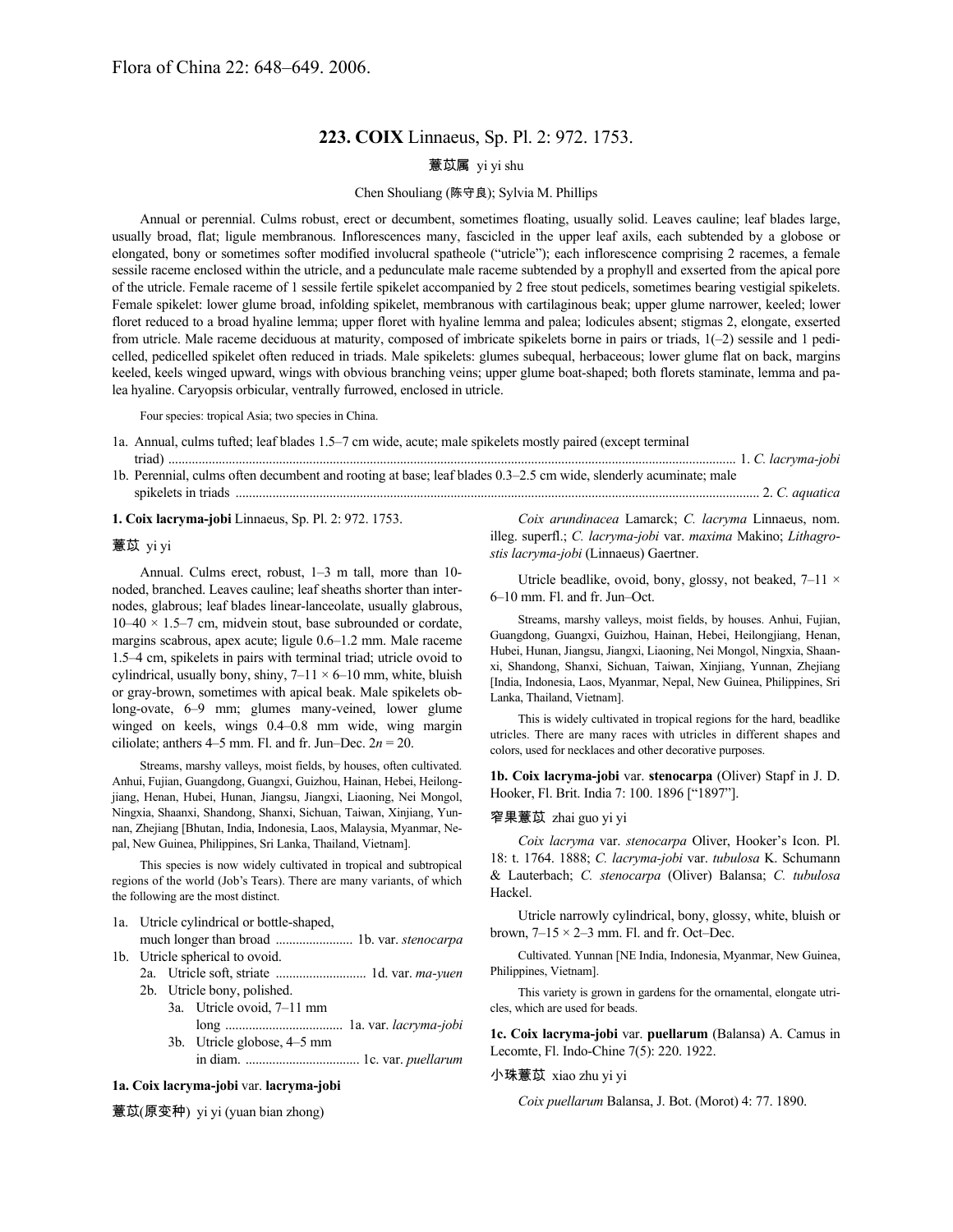Utricle globose, very hard, bony, white or bluish, 4–5 mm in diam., not beaked.

Moist valley forests; ca. 1400 m. Hainan, Xizang, Yunnan [NE India, Myanmar, Thailand, Vietnam].

This is a form distinguished by its small, globose utricles.

**1d. Coix lacryma-jobi** var. **ma-yuen** (Romanet du Caillaud) Stapf in J. D. Hooker, Fl. Brit. India 7: 100. 1896 ["1897"].

#### 薏米 yi mi

*Coix ma-yuen* Romanet du Caillaud, Bull. Soc. Natl. Acclim. France, Sér. 2, 8: 442. 1881; *Coix chinensis* Todaro ex Balansa; *C. chinensis* var. *formosana* (Ohwi) L. Liu; *C. lacryma-jobi* subsp. *ma-yuen* (Romanet du Caillaud) T. Koyama; *C. lacryma-jobi* var. *formosana* Ohwi; *C. lacryma-jobi* var. *frumentacea* Makino.

Utricle thin, longitudinally striate, pale or dark brown, elliptical to subglobose, constricted to an apical beak,  $8-12 \times 4-$ 9 mm, brittle and easily broken. Caryopsis white or yellow, oblong,  $5-8 \times 4-6$  mm, rich in starch. Fl. and fr. Jul–Dec.

Roadsides, valleys, often cultivated; below 2000 m. Anhui, Fujian, Guangdong, Guangxi, Hebei, Henan, Hubei, Jiangsu, Jiangxi, Liaoning, Shaanxi, Sichuan, Taiwan, Yunnan, Zhejiang [Bhutan, India, Indonesia, Laos, Malaysia, Myanmar, Philippines, Thailand, Vietnam].

This form with softer utricles is used as a food grain and for medicine. It also provides good forage.

#### **2. Coix aquatica** Roxburgh, Fl. Ind., 3: 571. 1832.

#### 水生薏苡 shui sheng yi yi

*Coix gigantea* Roxburgh (1832), not Koenig (1788); *C. gigantea* subsp. *aquatica* (Roxburgh) Bhattacharya; *C. gigantea* var. *aquatica* (Roxburgh) Watt; *C. lingulata* Hackel.

Perennial, aquatic. Culms creeping and rooting from nodes at base, sometimes floating, up to 30 m long, ca. 1 cm in diam., flowering stems up to 2 m tall, more than 10-noded. Leaf sheaths smooth, glabrous or upper sheaths tuberculate-hispid; leaf blades narrowly to broadly linear, up to  $100 \times (0.3-11-2.5)$ cm, hispid with tubercle-based hairs on both surfaces or almost glabrous, midvein stout, base rounded, margins scabrous, apex slenderly acuminate; ligule ca. 1 mm, margin ciliate. Male raceme 2.5–7 cm, drooping, spikelets mostly in triads, closely imbricate; utricle ovoid, longer than broad, bony, shiny, 10–14  $\times$  5–7 mm, white or pale brown, sometimes with a median transverse line, apex occasionally extended into a green blade. Male spikelets broadly elliptic, 8–12 mm; glumes many-veined, lower glume winged on keels, wing (0.4–)0.7–1.2(–1.5) mm wide, margin ciliolate; anthers 4–5.5 mm. Fl. and fr. Aug–Nov.  $2n = 10, 20, 40$ .

Lakes, streams, marshy borders, open water; 500–1800 m. Guangdong, Guangxi, Yunnan [Bangladesh, Bhutan, India, Malaysia, Myanmar, Sri Lanka, Thailand, Vietnam].

All forms of the variable, perennial, aquatic *Coix* are included here in a single species. Some forms with a supposedly non-creeping habit have been separated as *C. gigantea* Roxburgh (1832), but this name is a later homonym of *C. gigantea* Koenig (1788), a different grass now placed in *Chionachne*. It is, in any case, very uncertain whether this difference in habit, which is usually impossible to determine in herbarium specimens often lacking the basal parts, is real or simply a response to the environment.

This species covers a range of chromosome levels. A form with very narrow leaf blades is the basis of *Coix lingulata*. Similar narrowleaved specimens have been shown to have a chromosome number of  $2n = 10$ . The utricle apex is sometimes extended into a leaflike, green blade. The occurrence of this feature is sporadic, and it can vary from a minute vestige to a blade ca. 3 cm or more long, even on the same plant. The leaf blades are often spotted with tubercles, which appear to be glandular and carry a short bristle-hair. These tubercle-hairs vary from dense to very sparse. The male spikelets are tightly packed into a conelike raceme, and are on average broader with broader marginal wings than in *C. lacryma-jobi*, but there is much variation.